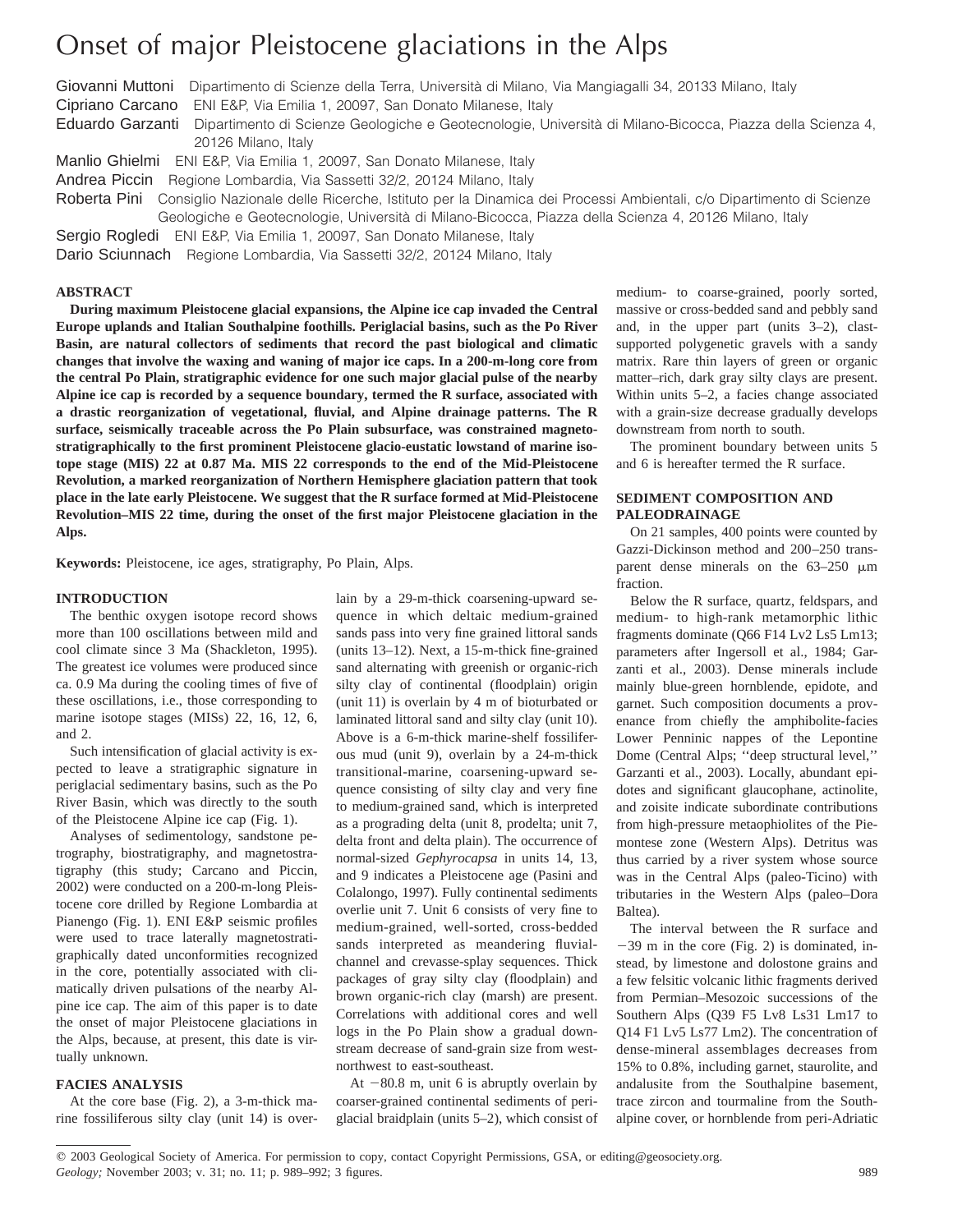

**Figure 1. Map of Alps. Pianengo core is south of maximum expansion of Pleistocene** Alpine ice cap (solid line). Tectonic domains: Austroalpine (A) and Southalpine = Adriatic continental-margin units. Penninic (P) = thinned outer-continental-margin slivers of un**certain paleogeographic origin. In lower panel, composite seismic profile (location indicated by white line on map) shows lateral extent of R surface; lPle—lower Pleistocene, m-uPle—middle–upper Pleistocene.**

plutons. The R surface therefore separates depositional systems with different composition and provenance. Above  $-39$  m in the core, the sediments have a composition similar to the one below the R surface.

#### **POLLEN ANALYSIS**

From 76 samples treated, 61 productive samples were analyzed at  $\times 400$  and  $\times 1000$ . On average,  $417 \pm 150$  grains/sample, excluding local taxa, were counted (Fig. 2): 111 well-preserved pollen types were determined (Moore et al., 1991) and named using the Alpine Palynological Database (University of Bern). Pollen types were grouped in cumulative histograms (mixed-oak taxa  $=$  deciduous *Quercus*, *Fraxinus*, *Carpinus betulus*, *Ostrya*,  $Tilia, Ulmus; Juglandaceae = Carya, Ptero$ *carya*, *Juglans*; conifers = *Pinus sylvestris* or *Pinus mugo, Picea, Abies*; xerophytes  $= Ar$ *temisia*, *Helianthemum*, Chenopodiaceae, *Hippophae*, Ephedraceae).

Pollen grains, transported by rivers and/or wind from a wide sector of the Po Plain and Alpine belt, were deposited in low-energy marine or fluviatile environments. No reworked pollen grains were observed.

The interval from the core base up to the R surface is characterized by six vegetational cycles (two complete, four incomplete). This is a minimum estimate, limited by the actual availability of productive pollen samples. A complete basic cycle is defined by the vertical superposition of mixed-oak taxa, Juglandaceae, conifers, and xerophytes, and represents a gradual transition from warm-temperate to cooler climatic conditions. In particular, a onecycle climate was initially warm-temperate (mixed-oak taxa), then warm-temperate and very moist (Juglandaceae), subsequently colder (*Tsuga* and, in general, conifers) and, finally, cold and dry during short intervals with abundant steppe elements (xerophytes). A similar and coeval sequence of mild to cool climatic cycles bearing no evidence of truly glacial conditions was found in the Pleistocene Leffe core located north of Pianengo (Fig. 1) (Ravazzi and Rossignol Strick, 1995; Pini and Ravazzi, 2002).

In the Pianengo core, the highest abundance of *Betula* and xerophytes occurs just below the R surface, from  $-81.7$  to  $-80.85$  m. This event of forest withdrawal indicates a climateworsening pulse of higher magnitude than the cooling parts of the underlying mild to cool climatic cycles.

The last occurrence (LO) of *Tsuga* (late early Pleistocene) better defines previous data on the Italian flora (Müllenders et al., 1996); the LO of *Carya* (earliest middle Pleistocene) agrees with data from the magnetostratigraphically dated Venice core sediments (Müllenders et al., 1996; Kent at al., 2002); the occurrence of *Pterocarya* in the middle Pleistocene (from  $-38.8$  to  $-29.9$  m) supports its persistence in Europe up to MIS 11 (Reille et al., 1998).

#### **MAGNETOSTRATIGRAPHY AND AGE MODEL**

Stepwise alternating field demagnetization to 100 mT was applied to 43 samples to retrieve paleomagnetic directions. In 35 samples, a univectorial component of magnetization was isolated to the origin after removal of an initial viscous overprint probably induced by core drilling. This characteristic component of magnetization is mainly carried by a low-coercivity phase interpreted as magnetite and bears either positive or negative inclinations with mean values of  $+48^{\circ}$  and -59°, respectively. The Pianengo core was not oriented with respect to the geographic north; therefore only the magnetic inclination of least-square best-fitting lines on Zijderveld demagnetization diagrams was used to delineate polarity stratigraphy (Fig. 2).

The Pianengo core magnetostratigraphy corresponds to a Pleistocene time interval extending from the late Matuyama reversed chron to the early Brunhes normal chron (Fig. 3). An age versus depth plot was constructed of chronostratigraphic control points at 1.07 Ma (base of Jaramillo subchron), 0.99 Ma (top of Jaramillo subchron), and 0.783 Ma (Brunhes-Matuyama boundary) (Cande and Kent, 1995).

The proposed age model implies an average (nondecompacted) sedimentation rate of  $\sim$ 330 m/m.y. and an age of ca. 0.87 Ma for the R surface. According to magnetostratigraphic data, the erosional R surface does not seem to be associated with a major gap in sedimentation.

# **R SURFACE IN THE PO PLAIN SUBSURFACE**

The R surface was traced using ENI E&P seismic profiles across the Po Plain (Fig. 1) and Adriatic offshore. Seismically, the R surface is represented by both an unconformity and its correlative conformity, but is never associated with angular geometries of tectonic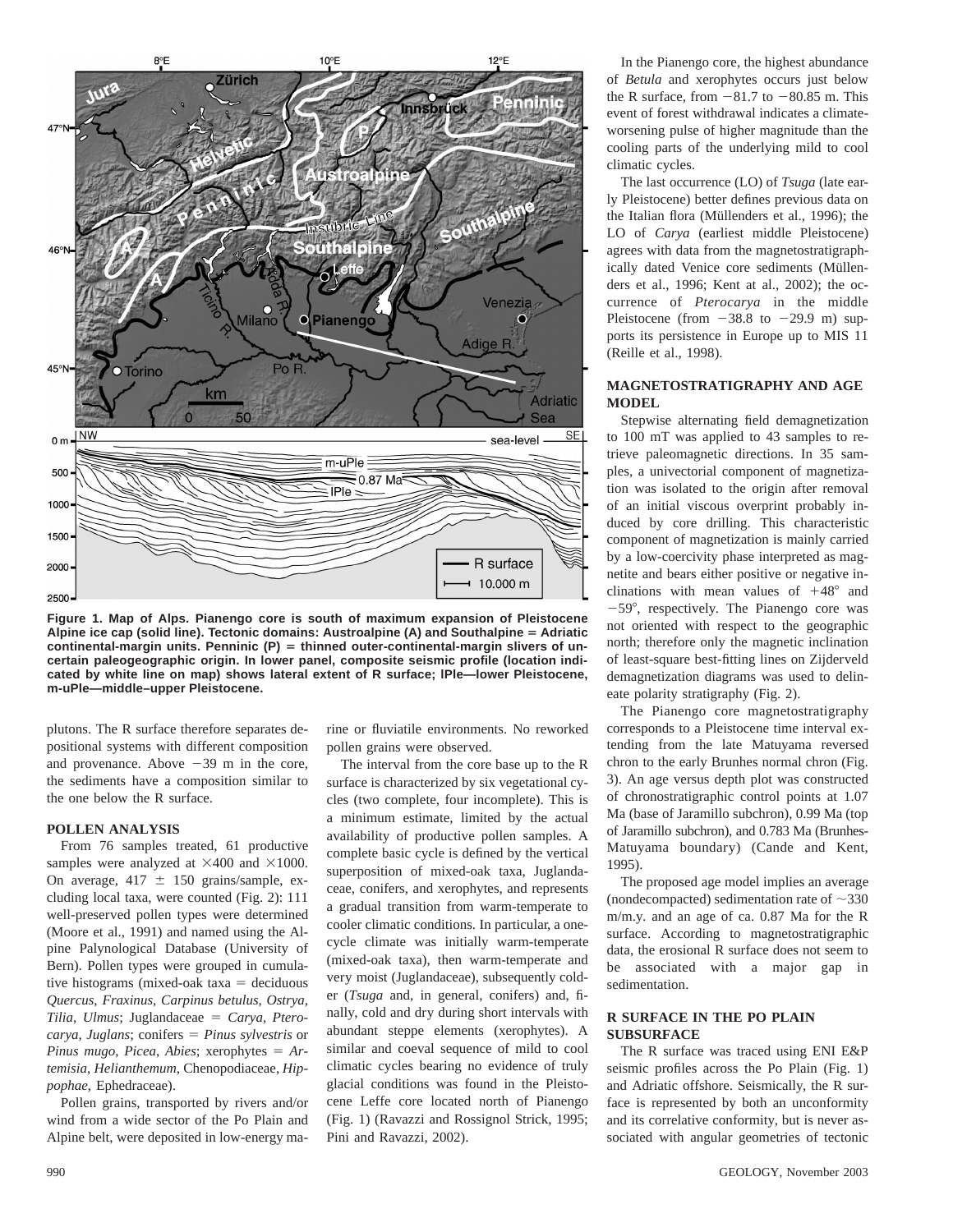

**Figure 2. Pianengo core. From left to right: units, facies analysis, lithology, source of Alpine clastic sediments, stratigraphic position of pollen samples, pollen sum histogram (number of pollen grains, excluding local taxa, per sample), cumulative pollen histograms (percent of pollen sum), paleomagnetic inclination, and magnetic polarity attribution (black is normal, white is reverse).**

origin. According to data from Pianengo and additional cores under study, the R surface separates different depositional systems. During the times of continental settings, sandtransporting, meandering fluvial systems fed by the Central Alps—flowing axially westnorthwest to east-southeast across the Po flood plain—were shifted southward and replaced by coarser grained alluvial fans and braided river systems that rapidly prograded transversally from north to south from the Southern Alps onto the Po Plain. In the Northern Adriatic Sea foredeep, the R surface marks the onset of deposition of coarser-grained and thickerbedded sandy turbidite systems.

Expansion of transverse alluvial fans and displacement of longitudinal rivers toward the distal basin indicate enhanced erosion rather than thrusting activity (Burbank, 1992), a hypothesis supportive of a climatic rather than tectonic origin of the R surface.

## **R SURFACE AND CLIMATE CHANGE**

The R-surface event was correlated magnetostratigraphically to variations of Northern Hemisphere ice volume, by using the glacioeustatic curve constructed by scaling the astronomically tuned ODP677-SPECMAP (Ocean Drilling Program Leg 677—Mapping Spectral Variability in Global Climate Project) benthic oxygen isotope record (Shackleton, 1995) to the 120 m glacio-eustatic drop at the Last Glacial Maximum time (Fairbanks, 1989). The R-surface event corresponds to MIS 22 (0.87 Ma). Downcore, marine units 9 and 14 seem to correspond to prominent sealevel highstands of MIS 31 (1.07 Ma) and MIS 37 (1.24 Ma), respectively (Fig. 3).

MIS 22 was the first prominent glacioeustatic lowstand of the Pleistocene. It occurred during the late Matuyama reversed chron and was associated with a sea-level fall of  $\sim$ 120 m similar in magnitude to the ones of MIS 16, 12, 6, and 2, all entirely contained within the Brunhes normal chron. Glacioeustatic oscillations prior to MIS 22 (Pliocene and early Pleistocene) were of lower amplitude. The transition from lower-amplitude– higher-frequency to higher-amplitude–lowerfrequency glacio-eustatic oscillations that occurred between MIS 25 and 22 is termed the Mid-Pleistocene Revolution (MPR; Berger et al., 1993).

#### **WAXING OF FIRST MAJOR ALPINE ICE CAP**

At least six mild to cool climatic cycles bearing no evidence of truly glacial conditions occurred in the Po Plain from 1.24 Ma (MIS 37) to just prior to the deposition of the R surface at 0.87 Ma (MIS 22). Chemical weathering, pedogenesis, and karstification limited detrital production from the vegetated, proximal Southalpine belt. Quartzo-feldspathic detritus derived from distant source rocks located in the Central Alps was redistributed across the Po Plain by a trunk river (paleo-Ticino) flowing longitudinally parallel to the Southalpine belt.

This scenario changed across what would become the R surface when the Northern Hemisphere climate became more arid and colder and sea level dropped to an unprecedented  $-120$  m during the MIS 22 lowstand. Aridity determined the replacement of closed forests by steppe vegetation. Devegetation and eustatic lowstand combined to enhance erosion on the steep slopes of the Southalpine belt. The transition to a chiefly physical mode of detrital production resulted in increased sediment coarseness. Climatically driven devegetation, eustatic lowstand, and erosion triggered the rapid progradation of alluvial fans and coarse-grained braided fluvial systems from the proximal Southalpine belt over the continental Po Plain, as well as for the south-